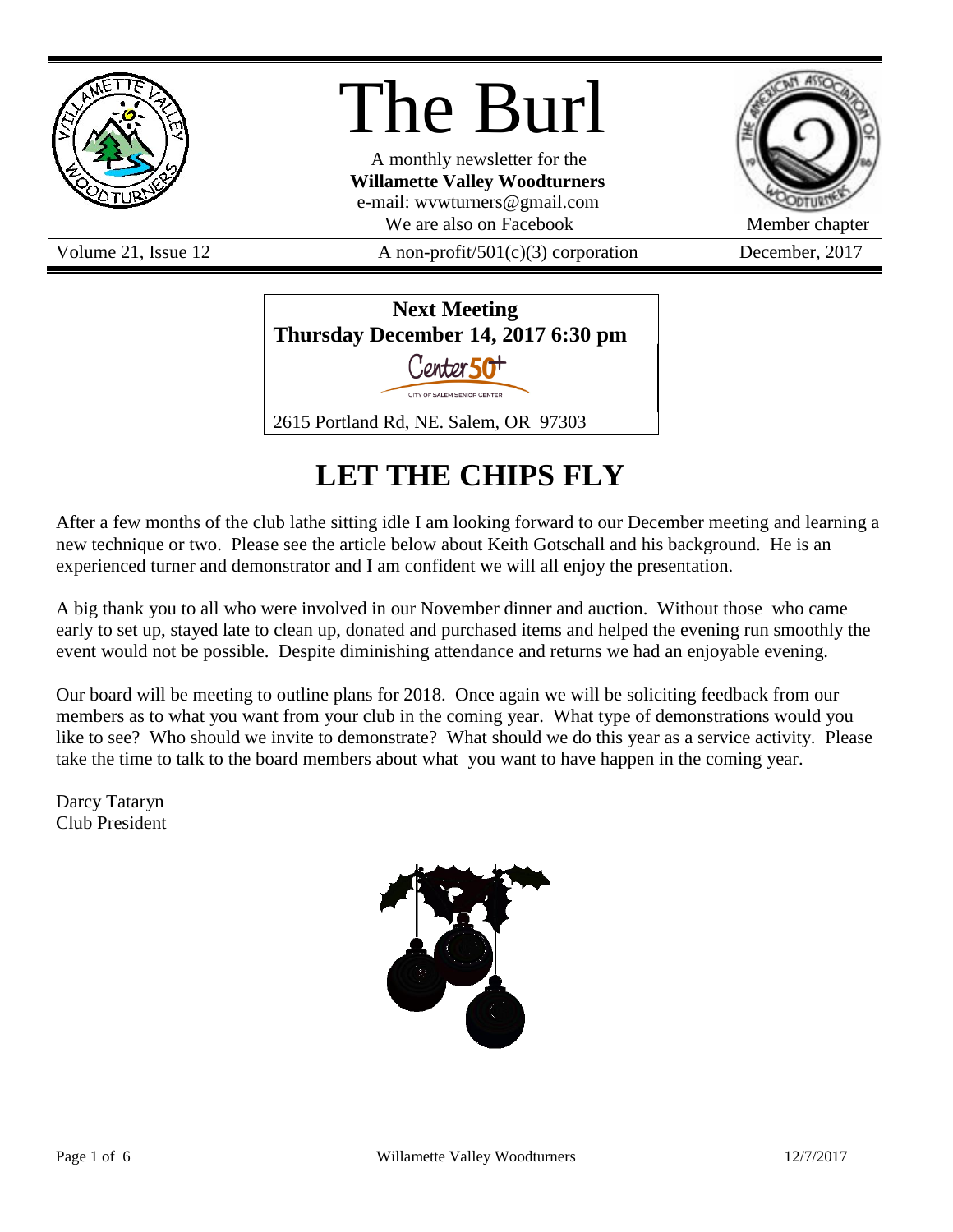### **Club Business**

### **It is time to renew your membership for 2018**

By Henrik Åberg, Treasurer



It's that special time of the year again! As the bylaws state: "The WVW Club's annual dues shall be payable by **December 31st**." The club dues continue to be a very reasonable **\$35** for the year. Renewing your membership is very simple: Send me a check for **\$35** and make sure I can identify you from the check or money order (made out to "WVW") so don't use your brother in-law's check. If any of your information (phone, address etc.) has changed, write me a note of the change. My address is on the last page of this Burl. You can also pay at the December meeting or by clicking the button below. Your help in paying on time is appreciated.

Thank you!

At time of press **36%** of our members have paid their dues. In 2016 we were at **%13** at this time.



Note: The club [web page](http://www.willamettevalleywoodturners.com/) also includes a link on the home page for PayPal payments of membership renewal. \_\_\_\_\_\_\_\_\_\_\_\_\_\_\_\_\_\_\_\_\_\_\_\_\_\_\_\_\_\_\_\_\_\_\_\_\_\_\_\_\_\_\_\_\_\_\_\_\_\_\_\_\_\_\_\_\_\_\_\_\_\_\_\_\_\_\_\_\_\_\_\_\_\_\_\_\_\_\_\_\_\_\_\_\_\_\_\_

### **Treasurer's Report (11/4-12/7)**

By Henrik Åberg, Treasurer **Beginning Balance \$10,704.12**

| <b>Income</b>         |             | <b>Expenses</b>        |          |  |
|-----------------------|-------------|------------------------|----------|--|
| Auction               | \$1892.50   | Auction food           | \$456.02 |  |
|                       |             | Auctioneer             | \$250.00 |  |
| Membership dues       | \$665.00    | PayPal Charges Auction | \$27.10  |  |
| Donation              | \$10.00     |                        |          |  |
|                       |             | PayPal charges other   | \$15.84  |  |
|                       |             | <b>Total Expenses</b>  | \$748.96 |  |
| <b>Total Income</b>   | \$2567.50   |                        |          |  |
| <b>Ending Balance</b> | \$12,522.66 |                        |          |  |
|                       |             |                        |          |  |

### **November Auction Report**





Thank you to everyone who participated in this year's auction either by donating items or by bidding or both. We netted ~**\$1,152**. (Last year we netted ~\$2,368 and the year before that ~\$3,285). We had a total of 50 items auctioned to 23 bidders (28 paddles checked out). Last year we had 60 items auctioned to 26 bidders. As you can see the net income **has decreased by 43%** ( last year's decrease was %28) compared to last year, so the board will have to look for ways to improve the outcome, again. Highest bidder was Henrik's boss Ellen Carter followed by Steve Wolfinbarger.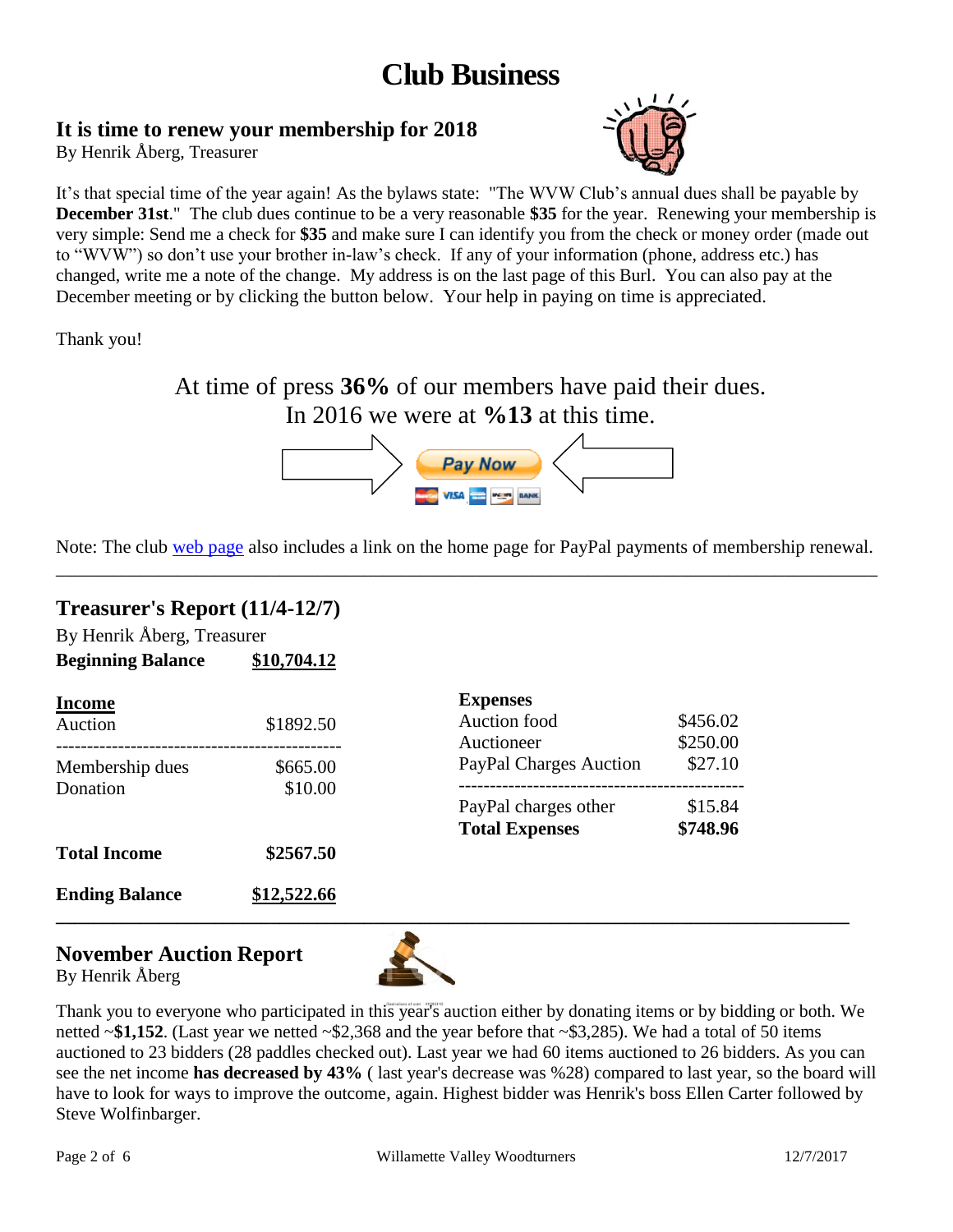### **Upcoming Events**

**December 14: Demonstrator: Keith Gotschall Demo Topic: Winged bowl (Quaich), a special kind of** shallow two-handled drinking cup or bowl in Scotland.





In 1998 Keith visited with a local wood turning friend who let him play around with some of his tools and showed him some of the more modern theory behind wood turning. Remembering that the lathe was the reason he became interested in woodworking in the first place, Keith was keen to pursue wood turning from that moment on. After studying with recognized masters like Richard Raffan, Mike Mahoney, and Stuart Batty, he now makes work for galleries and private clients.

Keith was the artist featured in a Discovery channel show hosted by Lynette Jennings. (episode 142). He has also been a featured demonstrator at the prestigious BYU Woodturning Symposium in Provo Utah in 2002 and 2008. A featured demonstrator for the 2005 AAW symposium in Kansas, Portland Oregon in 2007, Hartford CT in 2010 and most recently in Tampa FL in 2013. He is an Alumni of the John C Campbell folk school in North Carolina, Marc Adams woodworking school in Indiana, Craft Supply woodturning school in Utah, the Anderson Ranch in Colorado, and most recently the Center for Furniture Craftsmanship in Maine. Keith continues to teach and demonstrate for many different clubs and organizations around the country as well. He has contributed to the AAW magazine American Woodturner, Woodturning Design, and the British magazine Woodturning. As well he has been asked to jury several competition/exhibitions of woodturning and furniture. Keith's work was shown at the 2004 BYU art museum show and the accompanying book "Beneath the Bark". His work is also found in the book "500 Bowls".

### **December 16 & 17 - Workshop: Ring box, off-center platter/bowl and maybe suction fit lidded box, if we have time.**

The workshop will be held at Terry Gerros' shop, 820 Cordon Rd NE, Salem. December 16 & 17, 9-5pm. Cost will be \$200.



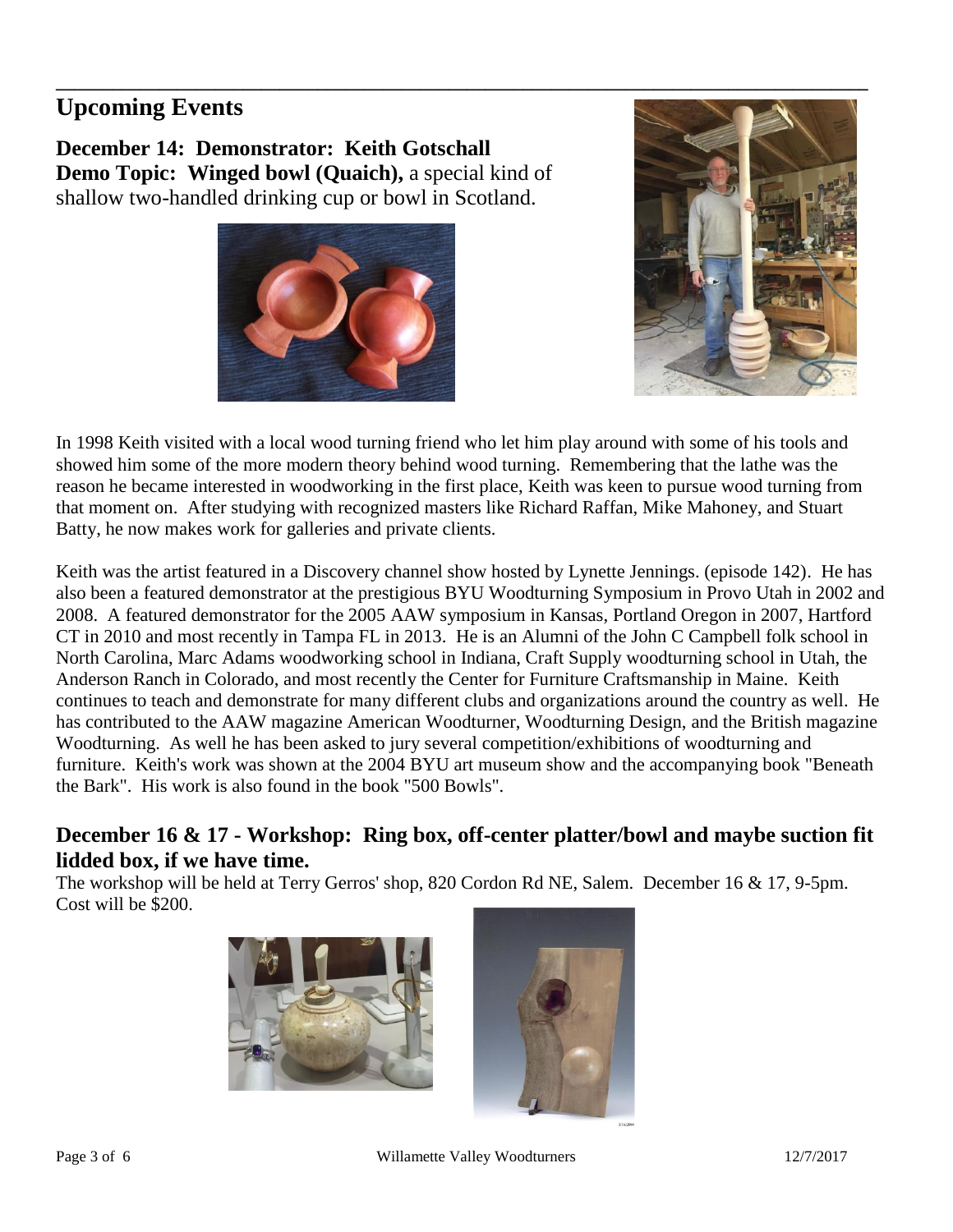### **January 11: Demonstrator: Rick Rich**

You may remember that Rick was our March '17 demonstrator and showed us how to make a 4 legged stool. This month he demonstrates how to turn a cake stand, a combination of faceplate and spindle work.

### **Demo Topic: Cake / Dessert Stand Demonstration (about 1 hour and 15 minutes)**

This cake or dessert stand will be turned, assembled and glued during the demo. The purpose of this demo is to show a larger, and useful, project that includes faceplate and spindle turning techniques and is possible on a mini-lathe with basic tooling.

The stand has a through mortise and tenon joinery where the column meets the base that is wedged for long lasting durability. The demo begins with faceplate turning of the base by use of a chuck. The column is then turned with tenons to fit the drilled mortises. The stand is assembled with an approximate 12" pre-cut top to complete the demo.

Rick is also offering to put on a spindle turning class, covering 5 days, spread over an equal amount of months. Spindle work is all about tool control and as Allan Batty told me once, if you want to be a great bowl turner, learn how to turn spindles. The course description is below. Please contact Terry Gerros if you'd like to participate in the workshop.

### **40 Hour Class (5 DAY) - Basic Spindle Turning Course \$300/participant**

The course covers basic spindle turning principles completely. Making each of the 15 basic exercise pieces provides knowledge, understanding and ability to correctly use the tools. Each exercise utilizes the skew chisel. This course is for the skew-phobic. It is a major player and by the end of the course, a beloved friend. There is no escaping the tool in this course, no matter what the plans of the pupil might be. No sanding is allowed for any of the exercises as the students will learn to properly cut with the tool, leaving a smooth finished surface on the wood.

The arrangement and the exercises of the course are from a woodturning instruction manual for school shop teachers titled *Elementary Turning*, written by Frank H. Selden and first published in 1907.

The minimum class size is 4 and the maximum is 5. Each class day should be scheduled to begin promptly at 8:00am, have a one-half hour lunch period from 11:30 – 12:00 and be completed (with shop clean-up) by 4:00pm. Regular breaks will be taken during the day.

### SUPPLIES & EQUIPMENT PROVIDED BY PARTICIPANT OR HOST/CLUB:

- 1. Lathe (minimum 1014 size) with following components: Drive (steb style preferable) and revolving centers.
- 2. Turning Tools: ¾ or 1" Spindle Roughing Gouge  $\frac{1}{2}$  or  $\frac{3}{4}$  Skew ⅜ Spindle Gouge Parting Tool
- 3. Kit / blanks:

12" wooden ruler (without metal strip) Pencils (2) Safety glasses (eye protection is required to be worn) 20 course exercise blanks cut to **1¾ x 1¾ x 8**, straight grained Douglas Fir or equivalent softwood. Construction 4x4's can be used to make exercise blanks.

Prepared project blanks can be provided at **\$30 for each 20 blank set** and are dry straight-grained Douglas Fir softwood.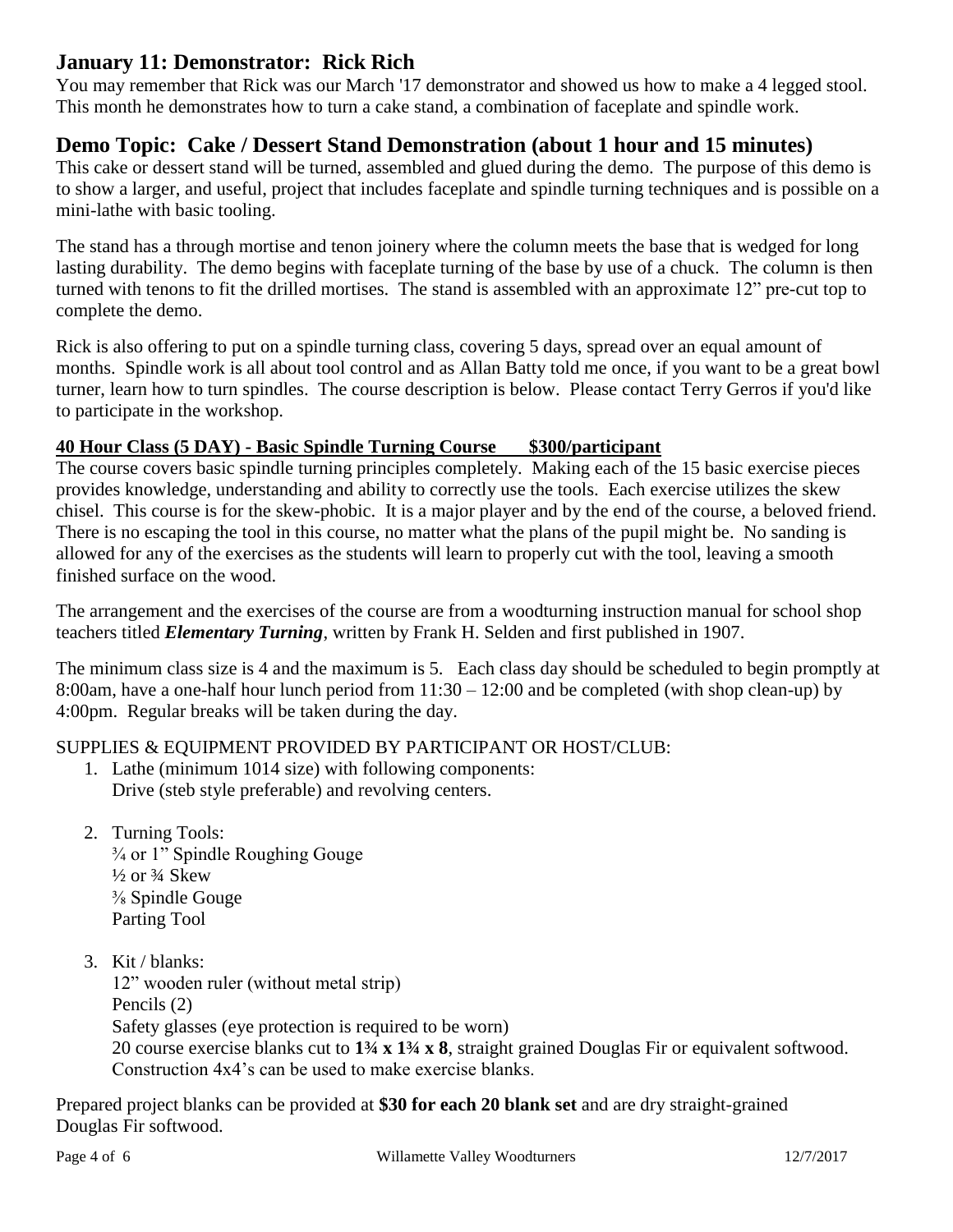### Membership Rewards

### **Library**

A friendly reminder to members with books and/or videos checked out from the library. Please return them at this next meeting.

### **Wood Gathering**

Sign-up sheets will be available to indicate your availability to help with wood gathering. Anyone who learns of a tree or log that is available to the club should notify Jerry Lelack, (503) 510-1577 or Bob Hutchinson, (503) 508-3279. The intent is to gather wood, process it to usable pieces, store it at the home of Terry Gerros, and then make it available to members. Terry can be reached at (503) 580-5013.

### **From Terry Gerros**

I am a distributor for Stick Fast CA glue, Sharpfast Sharpening systems, the Holdfast vacuum chucking system and Saburrtooth Carving bits. If you have an interest in these products, give me a call or send me an [email](mailto:gerrost@yahoo.com) for details.

### **Supplies**

The club purchases a few supplies in bulk and sells it to members at club cost. We routinely have superglue (\$5), black or brown superglue (\$10) accelerator (\$10) and Anchorseal (\$11/gal). The club has a small supply of half round protractors (\$6) used to measure the angle ground on a tool, and depth gauges (\$5). HSS Round Tool Bits rods (1/4" x 8") are also available (\$3). Bruce Stangeby will have the resale items available at the meetings, except for Anchorseal which is available through [Jeff Zens.](mailto:jszens@custombuiltfurniture.com)

### **Club Member Discounts**

- **Craft Supply**: The club's order will be going out on the Monday following our Club Meeting if our order equals or exceeds \$1,000. Craft Supply gives us a 10% discount plus free shipping on all items, and occasional additional discounts on certain other items and quantity purchases. If you order from the sales items, you will receive the club discount in addition to the sale discount, making many items available at very attractive prices. For detailed instruction for ordering see the article in the [November](http://www.willamettevalleywoodturners.com/newsletters/2015_11_WVW_Newsletter.pdf) 2015 Burl. Questions? See [jeffzens@custombuiltfurniture.com.](mailto:jeffzens@custombuiltfurniture.com.)
- Club members are registered with **Klingspor's Woodworking Shop** at [www.woodworkingshop.com](http://www.woodworkingshop.com/)  or 800-228-0000, they have your name and will give you a 10% discount.
- If you show your club card at checkout time to the cashier at **Woodcraft** in Tigard they will give you a 10% discount (May not apply to some machinery).
- **Exotic Wood** is offering a discount of 15% off any orders placed at: [www.exoticwoodsusa.com.](http://www.exoticwoodsusa.com/) (This includes sale items and free shipping on orders over \$300). Use promo code ewusaAAW
- **Gilmer Wood** now offers our club a 10% discount on purchases made there. If you haven't been to Gilmer's, it is well worth the trip to Portland, if only to make your mouth water and make you cry if you leave empty handed.